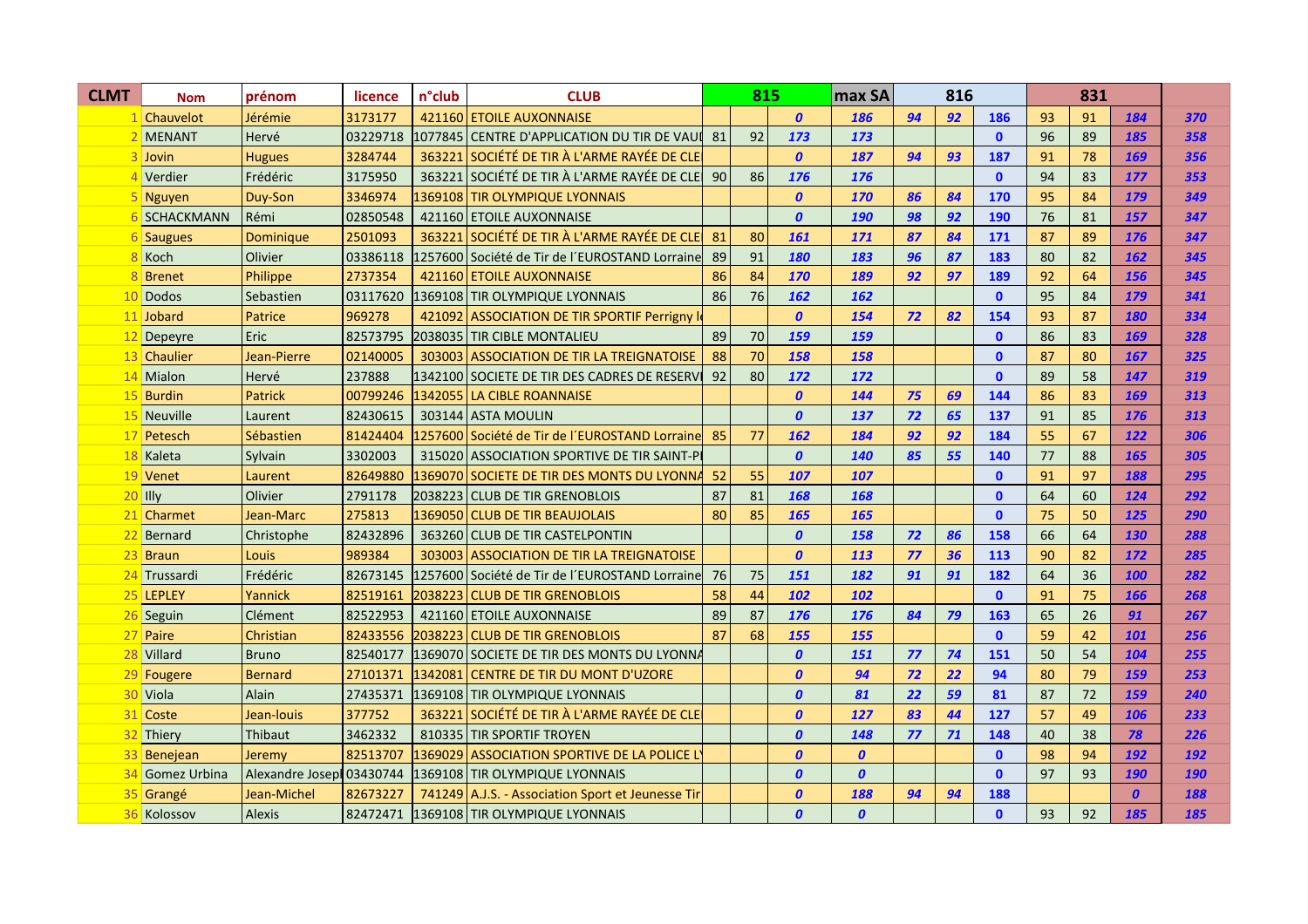|    | 37 Vogel        | Rudy           | 82470981 | 1342127 SOCIÉTÉ DE TIR DE SAVIGNEUX-MONTBI      |    |    | $\boldsymbol{0}$ | $\boldsymbol{0}$ |    |    | $\mathbf{0}$ | 94 | 90 | 184              | 184        |
|----|-----------------|----------------|----------|-------------------------------------------------|----|----|------------------|------------------|----|----|--------------|----|----|------------------|------------|
|    | 38 Pace         | Michel         | 356963   | 363221 SOCIÉTÉ DE TIR À L'ARME RAYÉE DE CLE     |    |    | $\boldsymbol{0}$ | $\boldsymbol{0}$ |    |    | $\mathbf{0}$ | 94 | 87 | 181              | 181        |
|    | 39 Guegan       | <b>Erick</b>   | 82498310 | 1716136 SOCIÉTÉ DE TIR STAND ANGOUMOISIN        |    |    | $\boldsymbol{0}$ | $\boldsymbol{0}$ |    |    | $\mathbf{0}$ | 94 | 86 | <b>180</b>       | 180        |
|    | 39 Quesada      | Michaël        | 82588263 | 2026003 TIR SPORTIF BEAUMONTOIS                 |    |    | $\boldsymbol{0}$ | 180              | 96 | 84 | <b>180</b>   |    |    | $\boldsymbol{0}$ | 180        |
|    | 41 Caravia      | Jean-Pierre    | 829585   | 1813033 CLUB DE TIR PROVENCE NEMROD - CTPI      |    |    | $\boldsymbol{0}$ | $\boldsymbol{0}$ |    |    | $\mathbf{0}$ | 92 | 86 | 178              | 178        |
|    | 42 Jardin       | Christophe     | 2976309  | 1369108 TIR OLYMPIQUE LYONNAIS                  |    |    | 0                | $\boldsymbol{0}$ |    |    | $\mathbf{0}$ | 93 | 84 | <b>177</b>       | 177        |
|    | 43 Wisniewski   | Eric           | 3382466  | 1884268 TIR SPORTIF PERTUIS                     |    |    | $\boldsymbol{0}$ | $\boldsymbol{0}$ |    |    | $\mathbf{0}$ | 89 | 87 | <b>176</b>       | 176        |
|    | 44 Meszaros     | <b>Bernard</b> | 82532250 | 1369108 TIR OLYMPIQUE LYONNAIS                  |    |    | 0                | $\boldsymbol{0}$ |    |    | $\mathbf{0}$ | 91 | 84 | <b>175</b>       | 175        |
|    | 45 Maton        | Amandine       | 03430747 | 1369108 TIR OLYMPIQUE LYONNAIS                  |    |    | $\boldsymbol{0}$ | $\boldsymbol{0}$ |    |    | $\mathbf{0}$ | 91 | 83 | 174              | 174        |
|    | 45 Mallet       | Lionel-Armand  | 2595397  | 1813137   VITROLLES SPORT TIR                   |    |    | $\boldsymbol{0}$ | 174              | 92 | 82 | 174          |    |    | $\boldsymbol{0}$ | 174        |
|    | 47 Ravard       | Isabelle       | 2976473  | 1342055 LA CIBLE ROANNAISE                      |    |    | $\boldsymbol{0}$ | $\boldsymbol{0}$ |    |    | $\mathbf{0}$ | 82 | 91 | 173              | 173        |
|    | 48 Banewitz     | Sacha          | 1083769  | l1134016 SOCIÉTÉ MELGORIENNE DE TIR             |    |    | $\boldsymbol{0}$ | $\boldsymbol{0}$ |    |    | $\mathbf{0}$ | 88 | 83 | 171              | 171        |
|    | 48 Richefort    | Philippe       | 3451904  | 1786065 AMICALE SPORTIVE DE TIR NEUVILLOISE     |    |    | $\boldsymbol{0}$ | <b>171</b>       | 89 | 82 | 171          |    |    | $\boldsymbol{0}$ | 171        |
|    | 48 Brugière     | Alain          | 2575978  | 363260 CLUB DE TIR CASTELPONTIN                 |    |    | 0                | $\boldsymbol{0}$ |    |    | $\mathbf{0}$ | 89 | 82 | 171              | 171        |
|    | 51 Dufour       | Yves           | 82503222 | 1257013 LA LIGNE DE MIRE D'AUGNY                |    |    | 0                | $\boldsymbol{0}$ |    |    | $\mathbf{0}$ | 85 | 85 | <b>170</b>       | 170        |
|    | 52 Poulet       | Jean           | 3377256  | 363221 SOCIÉTÉ DE TIR À L'ARME RAYÉE DE CLE     |    |    | $\boldsymbol{0}$ | $\boldsymbol{0}$ |    |    | $\mathbf{0}$ | 85 | 84 | 169              | 169        |
|    | 52 Foussat      | Eric           | 82554028 | 1369029 ASSOCIATION SPORTIVE DE LA POLICE L     |    |    | $\boldsymbol{0}$ | $\boldsymbol{0}$ |    |    | $\mathbf{0}$ | 93 | 76 | 169              | 169        |
|    | 52 Seychal      | Aurelien       | 3185306  | 1342081 CENTRE DE TIR DU MONT D'UZORE           | 85 | 84 | 169              | 169              |    |    | $\mathbf{0}$ |    |    | $\boldsymbol{0}$ | 169        |
|    | 52 Eveno        | Pierre         | 03117567 | 2038223 CLUB DE TIR GRENOBLOIS                  | 87 | 82 | 169              | 169              |    |    | $\mathbf{0}$ |    |    | $\boldsymbol{0}$ | 169        |
|    | Sauzet          | Olivier        | 82545099 | 303144 ASTA MOULIN                              |    |    | $\boldsymbol{0}$ | $\boldsymbol{0}$ |    |    | $\mathbf{0}$ | 92 | 76 | 168              | 168        |
|    | 56 Debarbouille | Luc            | 82478678 | 1369070 SOCIETE DE TIR DES MONTS DU LYONNA      |    |    | $\boldsymbol{0}$ | $\boldsymbol{0}$ |    |    | $\mathbf{0}$ | 83 | 85 | 168              | 168        |
|    | 56 Vittori      | Marc           | 82425746 | 1369070 SOCIETE DE TIR DES MONTS DU LYONNA      |    |    | 0                | $\boldsymbol{0}$ |    |    | $\mathbf{0}$ | 85 | 83 | 168              | 168        |
| 59 | Bonhur          | Noël           | 82472427 | 1369051 CLUB DE TIR DE L'OUEST                  |    |    | $\boldsymbol{0}$ | $\boldsymbol{0}$ |    |    | $\mathbf{0}$ | 82 | 85 | 167              | 167        |
|    | Vaucanson       | <b>Hubert</b>  | 524997   | 1342100 SOCIETE DE TIR DES CADRES DE RESERVI 86 |    | 80 | <b>166</b>       | 166              |    |    | $\mathbf{0}$ |    |    | $\boldsymbol{0}$ | 166        |
|    | 61 Galtier      | Patrick        | 82446800 | 303144 ASTA MOULIN                              |    |    | $\boldsymbol{0}$ | $\boldsymbol{0}$ |    |    | $\mathbf{0}$ | 90 | 73 | 163              | 163        |
|    | 61 Michelet     | Walter         | 82601116 | 471125 LES CHEVALIERS DE L'ARQUEBUSE            |    |    | $\boldsymbol{0}$ | 163              | 88 | 75 | 163          |    |    | $\boldsymbol{0}$ | 163        |
|    | 63 Gerentes     | Claude         | 2599548  | 1342055 LA CIBLE ROANNAISE                      |    |    | $\boldsymbol{0}$ | 161              | 87 | 74 | 161          |    |    | $\boldsymbol{0}$ | 161        |
|    | 64 Chevalier    | Jean-Paul      | 807110   | 1369016 LUGDUNUM TIR                            |    |    | $\boldsymbol{0}$ | 159              | 79 | 80 | <b>159</b>   |    |    | $\boldsymbol{0}$ | 159        |
|    | 65 Gherardi     | Alain          | 02122508 | 1342055 LA CIBLE ROANNAISE                      |    |    | $\boldsymbol{0}$ | $\boldsymbol{0}$ |    |    | $\mathbf{0}$ | 78 | 78 | 156              | 156        |
|    | 66 Bonhomme     | Gilles         | 2868103  | 471140 SOCIÉTÉ DE TIR L'INDÉPENDANTE            |    |    | $\boldsymbol{0}$ | $\boldsymbol{0}$ |    |    | $\mathbf{0}$ | 89 | 66 | 155              | 155        |
|    | <b>66 MEI</b>   | Nobert         |          | 1342055 LA CIBLE ROANNAISE                      |    |    | $\boldsymbol{0}$ | $\boldsymbol{0}$ |    |    | $\mathbf{0}$ | 79 | 76 | 155              | 155        |
|    | 68 Alvarez      | Franck         | 2882084  | 1342055 LA CIBLE ROANNAISE                      | 65 | 76 | 141              | 152              | 79 | 73 | 152          |    |    | $\boldsymbol{0}$ | 152        |
|    | 69 Mieszczak    | Jean-Luc       | 82547026 | 1342055 LA CIBLE ROANNAISE                      | 83 | 68 | <b>151</b>       | 151              |    |    | $\mathbf{0}$ |    |    | $\boldsymbol{0}$ | 151        |
|    | 70 Gardet       | Jean-Paul      | 03111757 | l1342055 lLA CIBLE ROANNAISE                    |    |    | $\boldsymbol{0}$ | $\boldsymbol{0}$ |    |    | $\mathbf{0}$ | 57 | 93 | <b>150</b>       | <b>150</b> |
|    | 71 Guyot        | Johanny        | 82656209 | 1786065 AMICALE SPORTIVE DE TIR NEUVILLOISE     |    |    | $\boldsymbol{0}$ | 149              | 83 | 66 | 149          |    |    | $\boldsymbol{0}$ | 149        |
|    | 71 Guyon        | Loic           | 3476309  | 1342055 LA CIBLE ROANNAISE                      |    |    | $\boldsymbol{0}$ | 149              | 85 | 64 | 149          |    |    | $\boldsymbol{0}$ | 149        |
|    | 73 Michon       | Jean-Louis     | 2361267  | 303144 ASTA MOULIN                              |    |    | $\boldsymbol{0}$ | $\boldsymbol{0}$ |    |    | $\mathbf{0}$ | 79 | 68 | 147              | 147        |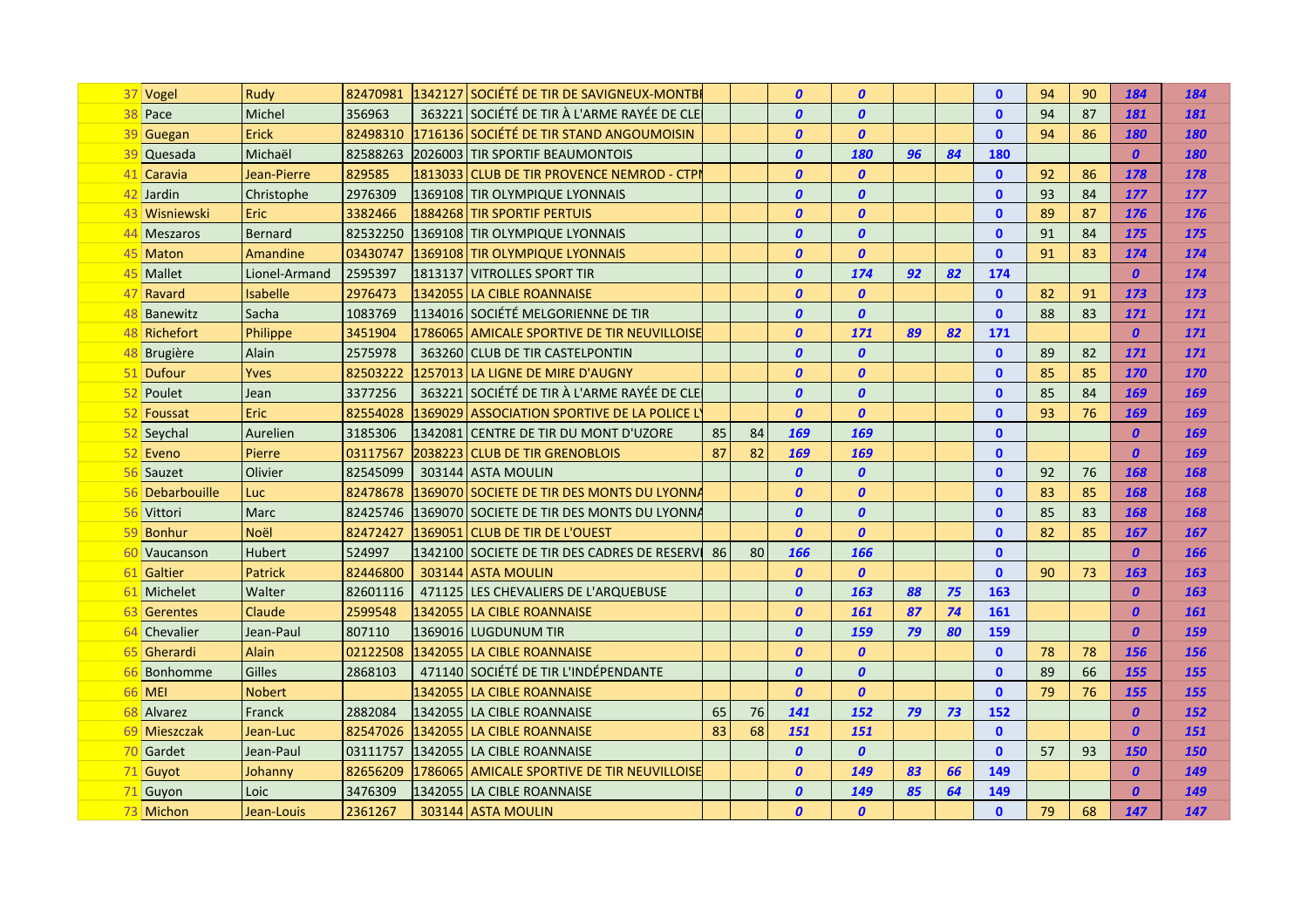|    | 74 RAMASSAMY     | Olivier         | 82630939 | 1369135 SOCIETE TARARIENNE DE TIR                    |    |    | $\boldsymbol{0}$ | $\boldsymbol{0}$ |    |    | $\mathbf{0}$ | 72 | 74 | 146              | 146        |
|----|------------------|-----------------|----------|------------------------------------------------------|----|----|------------------|------------------|----|----|--------------|----|----|------------------|------------|
|    | 74 Duvauchel     | Jean-Sébastien  | 2865105  | 471128 SOCIÉTÉ DE TIR DU CREUSOT                     |    |    | $\boldsymbol{0}$ | $\boldsymbol{0}$ |    |    | $\mathbf{0}$ | 83 | 63 | 146              | 146        |
|    | 76 Drobniak      | Philippe        | 82546058 | 1369108 TIR OLYMPIQUE LYONNAIS                       |    |    | $\boldsymbol{0}$ | $\boldsymbol{0}$ |    |    | $\mathbf{0}$ | 64 | 81 | 145              | 145        |
|    | 77 Hube          | Edmond          | 344470   | 1342009 TIR ANDREZIEUX BOUTHEON                      |    |    | $\boldsymbol{0}$ | $\boldsymbol{0}$ |    |    | $\mathbf{0}$ | 66 | 78 | 144              | 144        |
|    | 78 Bertrand      | Gérard          | 3332736  | 303144 ASTA MOULIN                                   |    |    | $\boldsymbol{0}$ | $\boldsymbol{0}$ |    |    | $\mathbf{0}$ | 91 | 50 | 141              | 141        |
|    | 79 Derré         | Jan-Marc        | 82645965 | 303144 ASTA MOULIN                                   |    |    | $\boldsymbol{0}$ | $\boldsymbol{0}$ |    |    | $\mathbf{0}$ | 73 | 67 | <b>140</b>       | 140        |
|    | <b>BOUCHARD</b>  | Eric            | 3261408  | 1369135 SOCIETE TARARIENNE DE TIR                    |    |    | $\boldsymbol{0}$ | $\boldsymbol{0}$ |    |    | $\mathbf{0}$ | 80 | 59 | 139              | 139        |
|    | 80 Couzinou      | Lucie           | 82546537 | 1369108 TIR OLYMPIQUE LYONNAIS                       |    |    | $\boldsymbol{0}$ | 139              | 77 | 62 | 139          |    |    | 0                | 139        |
|    | 82 Prevost       | Jean            | 82522581 | 2026003 TIR SPORTIF BEAUMONTOIS                      | 77 | 61 | 138              | 138              |    |    | $\mathbf{0}$ |    |    | $\boldsymbol{0}$ | 138        |
|    | 82 Guenard       | Julien          | 3376054  | 471128 SOCIÉTÉ DE TIR DU CREUSOT                     |    |    | $\boldsymbol{0}$ | $\boldsymbol{0}$ |    |    | $\mathbf{0}$ | 64 | 74 | 138              | 138        |
|    | Bourgogne        | Roger           | 82510229 | 303144 ASTA MOULIN                                   |    |    | $\boldsymbol{0}$ | $\boldsymbol{0}$ |    |    | $\mathbf{0}$ | 70 | 68 | 138              | 138        |
|    | 85 Chaize        | Vincent         | 3218521  | 1342055 LA CIBLE ROANNAISE                           | 81 | 55 | 136              | 136              |    |    | $\mathbf{0}$ |    |    | $\boldsymbol{0}$ | 136        |
|    | 86 LAURAIN       | Denis           | 03283595 | 2038223 CLUB DE TIR GRENOBLOIS                       | 65 | 69 | 134              | 134              |    |    | $\mathbf{0}$ |    |    | $\boldsymbol{0}$ | 134        |
|    | 86 Revil-Baudart | <b>Nadia</b>    | 82714843 | 2038223 CLUB DE TIR GRENOBLOIS                       | 72 | 62 | 134              | 134              |    |    | $\mathbf{0}$ |    |    | $\boldsymbol{0}$ | 134        |
|    | 88 Scheers       | Jacky           | 82586125 | 1342055 LA CIBLE ROANNAISE                           |    |    | $\boldsymbol{0}$ | 0                |    |    | $\mathbf{0}$ | 75 | 58 | 133              | 133        |
|    | 89 Dupuy         | Jean-Michel     | 82547015 | 1342055 LA CIBLE ROANNAISE                           |    |    | $\boldsymbol{0}$ | $\boldsymbol{0}$ |    |    | $\mathbf{0}$ | 73 | 54 | 127              | 127        |
|    | 90 Dureuil       | Patrice         | 8251971  | 471125 LES CHEVALIERS DE L'ARQUEBUSE                 | 64 | 62 | 126              | 126              |    |    | $\mathbf{0}$ |    |    | $\boldsymbol{0}$ | 126        |
|    | 91 Emonard       | Robert          | 3122000  | 471128 SOCIÉTÉ DE TIR DU CREUSOT                     |    |    | $\boldsymbol{0}$ | $\boldsymbol{0}$ |    |    | $\mathbf{0}$ | 81 | 44 | 125              | 125        |
| 92 | Brot             | Daniel          | 3315929  | 1342009 TIR ANDREZIEUX BOUTHEON                      |    |    | $\boldsymbol{0}$ | 79               | 33 | 46 | 79           | 21 | 20 | 41               | 120        |
| 93 | Dhuyvetter       | Lionel          | 2427271  | 303144 ASTA MOULIN                                   |    |    | $\boldsymbol{0}$ | $\boldsymbol{0}$ |    |    | $\mathbf{0}$ | 64 | 55 | 119              | 119        |
| 93 | Guy              | <b>Bruce</b>    |          | 303144 ASTA MOULIN                                   |    |    | $\boldsymbol{0}$ | $\boldsymbol{0}$ |    |    | $\mathbf{0}$ | 71 | 48 | 119              | 119        |
| 93 | Genaudy          | <b>Martial</b>  | 02916283 | 1342055 LA CIBLE ROANNAISE                           |    |    | $\boldsymbol{0}$ | $\boldsymbol{0}$ |    |    | $\mathbf{0}$ | 82 | 37 | 119              | 119        |
| 93 | Rage             | <b>Bruno</b>    | 82431842 | 471128 SOCIÉTÉ DE TIR DU CREUSOT                     |    |    | $\boldsymbol{0}$ | $\boldsymbol{0}$ |    |    | $\mathbf{0}$ | 63 | 56 | 119              | 119        |
|    | 97 Coupe         | Jean-Michel     | 03344542 | 1342055 LA CIBLE ROANNAISE                           | 63 | 55 | 118              | 118              |    |    | $\mathbf{0}$ |    |    | $\boldsymbol{0}$ | 118        |
| 98 | Geoffre          | Anthony         | 82729006 | 1369070 SOCIETE DE TIR DES MONTS DU LYONNA           |    |    | $\boldsymbol{0}$ | $\boldsymbol{0}$ |    |    | $\mathbf{0}$ | 59 | 58 | 117              | 117        |
|    | 99 Steiner       | <b>Violette</b> |          | 063004427 1813033 CLUB DE TIR PROVENCE NEMROD - CTPI |    |    | $\boldsymbol{0}$ | $\boldsymbol{0}$ |    |    | $\mathbf{0}$ | 87 | 24 | 111              | 111        |
|    | 100 Camus        | Patrick         | 1083119  | l1342081 CENTRE DE TIR DU MONT D'UZORE               |    |    | $\boldsymbol{0}$ | $\boldsymbol{0}$ |    |    | $\mathbf{0}$ | 49 | 61 | 110              | <b>110</b> |
|    | 101 Briday       | Simon           | 82556342 | 1342055 LA CIBLE ROANNAISE                           |    |    | $\boldsymbol{0}$ | $\boldsymbol{0}$ |    |    | $\mathbf{0}$ | 59 | 44 | 103              | 103        |
|    | 102 Hubert       | Dominique       |          | 02976878 1342055 LA CIBLE ROANNAISE                  |    |    | $\boldsymbol{0}$ | $\boldsymbol{0}$ |    |    | $\mathbf{0}$ | 46 | 52 | 98               | 98         |
|    | 103 Quillard     | Jean-jacques    | 82481000 | 471128 SOCIÉTÉ DE TIR DU CREUSOT                     |    |    | $\boldsymbol{0}$ | $\boldsymbol{0}$ |    |    | $\mathbf{0}$ | 57 | 38 | 95               | 95         |
|    | 104 Charton      | Olivier         | 03465822 | 471128 SOCIÉTÉ DE TIR DU CREUSOT                     |    |    | $\boldsymbol{0}$ | $\boldsymbol{0}$ |    |    | $\mathbf{0}$ | 44 | 46 | 90               | 90         |
|    | 105 Moudin       | Jackie          | 3233809  | 1342140 LES ARQUEBUSIERS DE SAINT-CHAMON             | 64 | 25 | 89               | 89               |    |    | $\mathbf{0}$ |    |    | $\boldsymbol{0}$ | 89         |
|    | 106 Tarrerias    | Rémi            | 82624253 | 363025 SOCIÉTÉ DE TIR DE CHABRELOCHE                 |    |    | $\boldsymbol{0}$ | $\boldsymbol{0}$ |    |    | $\mathbf{0}$ | 29 | 31 | 60               | 60         |
|    | 107 Bonavaron    | <b>Bernard</b>  | 2505730  | 1342124 TIR DE L'OBSERVATOIRE DE SAINT-ÉTIEN         |    |    | $\boldsymbol{0}$ | $\boldsymbol{0}$ |    |    | $\mathbf{0}$ | 37 | 21 | 58               | 58         |
|    | 108 Barriquand   | Jean-paul       | 82617144 | 1342055 LA CIBLE ROANNAISE                           |    |    | $\boldsymbol{0}$ | $\boldsymbol{0}$ |    |    | $\mathbf{0}$ | 37 | 10 | 47               | 47         |
|    | 109 Henrique     | Julien          | 82515529 | 363259 TIR SPORTIF RIOMOIS                           |    |    | $\boldsymbol{0}$ | $\boldsymbol{0}$ |    |    | $\mathbf{0}$ | 24 | 22 | 46               | 46         |
|    | <b>110 MURA</b>  | Cécilia         | 82694195 | 1342055 LA CIBLE ROANNAISE                           |    |    | $\boldsymbol{0}$ | $\boldsymbol{0}$ |    |    | $\mathbf{0}$ | 12 | 13 | 25               | 25         |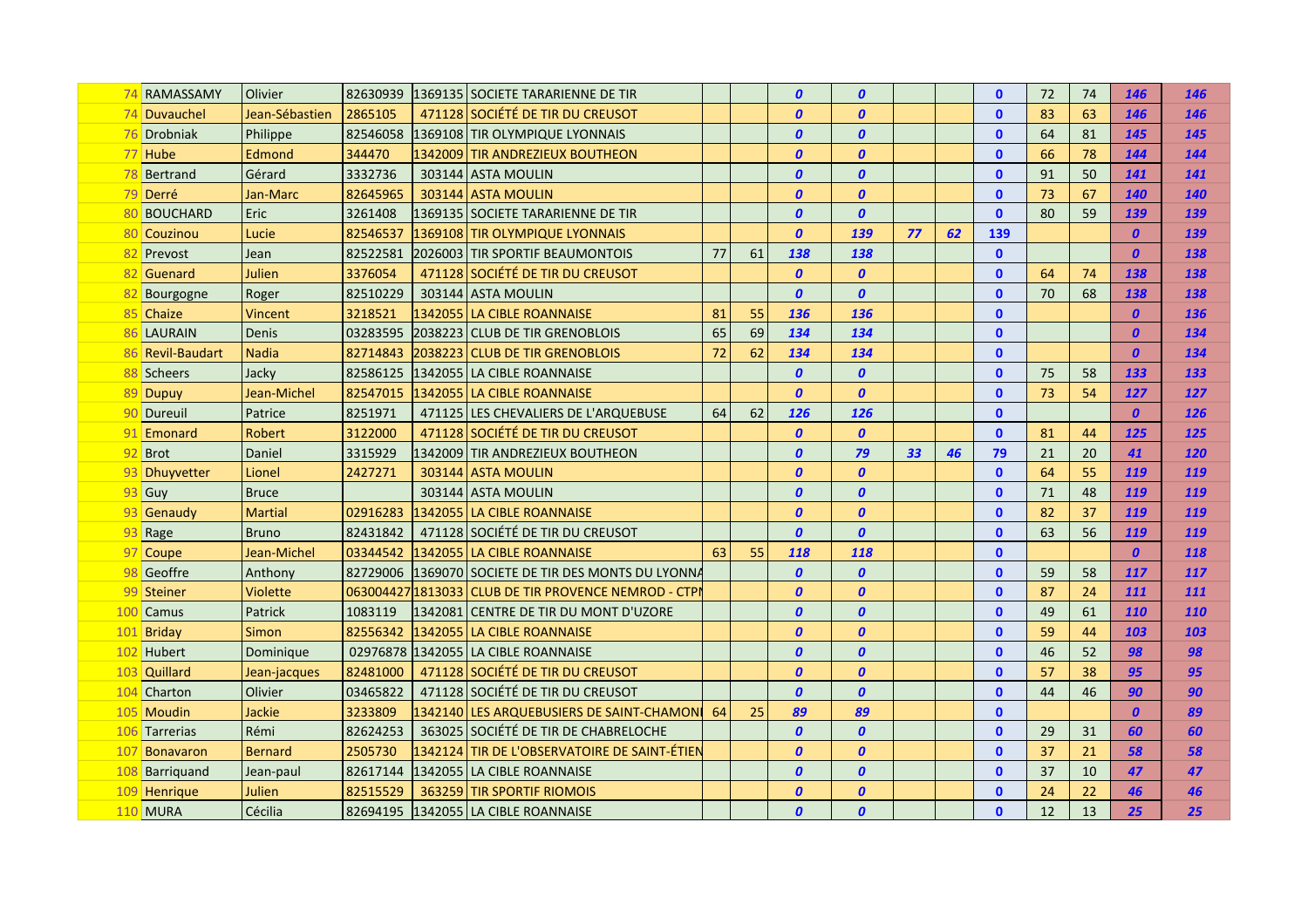| 111 Guyot       | cédric                   | 82736391 | 1786065 AMICALE SPORTIVE DE TIR NEUVILLOISE  |  | $\boldsymbol{0}$ | $\boldsymbol{0}$ |  | $\mathbf{0}$ |  | $\boldsymbol{0}$ | $\boldsymbol{0}$ |
|-----------------|--------------------------|----------|----------------------------------------------|--|------------------|------------------|--|--------------|--|------------------|------------------|
| 111 Martin      | Frederic                 | 03417821 | 1094063 ASSOCIATION SPORTIVE DES CHEMINOT    |  | $\boldsymbol{0}$ | $\boldsymbol{0}$ |  | $\mathbf 0$  |  | $\boldsymbol{0}$ | $\boldsymbol{0}$ |
| 111 Perrier     | <b>Michel</b>            |          | 1342055   LA CIBLE ROANNAISE                 |  | $\boldsymbol{0}$ | $\boldsymbol{0}$ |  | $\mathbf{0}$ |  | $\boldsymbol{0}$ | $\boldsymbol{0}$ |
| 111 Chevalier   | Guy                      | 82595487 | 1342055 LA CIBLE ROANNAISE                   |  | $\boldsymbol{0}$ | $\boldsymbol{0}$ |  | $\mathbf{0}$ |  | $\boldsymbol{0}$ | $\boldsymbol{0}$ |
| 111 Moreau      | Frederic                 | 82659405 | 421092 ASSOCIATION DE TIR SPORTIF Perrigny I |  | $\boldsymbol{0}$ | $\boldsymbol{0}$ |  | $\mathbf{0}$ |  | 0                | $\boldsymbol{0}$ |
| 111 Pertuiset   | Jérôme                   | 82463742 | 906001 TIR CLUB DES VALLEES                  |  | $\boldsymbol{0}$ | $\boldsymbol{0}$ |  | $\mathbf{0}$ |  | 0                | $\boldsymbol{0}$ |
| 111 Carlotti    | Arnaud                   | 3455912  | 1369050 CLUB DE TIR BEAUJOLAIS               |  | $\boldsymbol{0}$ | $\boldsymbol{0}$ |  | $\bf{0}$     |  | 0                | 0                |
| 111 Ollier      | Martial                  | 82723528 | 363025 SOCIÉTÉ DE TIR DE CHABRELOCHE         |  | $\boldsymbol{0}$ | $\boldsymbol{0}$ |  | $\bf{0}$     |  | 0                | 0                |
| 111 Foucher     | Eric                     | 873217   | 1369055 ASSOCIATION SPORTIVE CALUIRE-ET-CU   |  | $\boldsymbol{0}$ | $\boldsymbol{0}$ |  | $\bf{0}$     |  | 0                | $\boldsymbol{0}$ |
| 111 Tringuet    | Jean                     | 3377636  | 303144 ASTA MOULIN                           |  | $\boldsymbol{0}$ | $\boldsymbol{0}$ |  | $\bf{0}$     |  | 0                | O                |
| 111 Dancer      | Armand                   | 00700289 | 421160 ETOILE AUXONNAISE                     |  | $\boldsymbol{0}$ | $\boldsymbol{0}$ |  | $\mathbf{0}$ |  | $\boldsymbol{0}$ | $\boldsymbol{0}$ |
| <b>111 KOPP</b> | Marine                   | 82713017 | 1369070 SOCIETE DE TIR DES MONTS DU LYONNA   |  | $\boldsymbol{0}$ | $\boldsymbol{0}$ |  | $\bf{0}$     |  | $\boldsymbol{0}$ | $\boldsymbol{0}$ |
| 111 Dulaquais   | Arnaud                   | 82547637 | 303144 ASTA MOULIN                           |  | $\boldsymbol{0}$ | $\boldsymbol{0}$ |  | $\Omega$     |  | 0                | $\boldsymbol{0}$ |
| 111 Carteron    | Daniel                   | 82483405 | 303144 ASTA MOULIN                           |  | $\boldsymbol{0}$ | $\boldsymbol{0}$ |  | $\Omega$     |  | $\boldsymbol{0}$ | $\boldsymbol{0}$ |
| 111 Murat       | Olivier                  | 82424871 | 1342055 LA CIBLE ROANNAISE                   |  | $\boldsymbol{0}$ | $\boldsymbol{0}$ |  | $\Omega$     |  | $\boldsymbol{0}$ | $\boldsymbol{0}$ |
| 111 Vernusse    | <b>Bernard</b>           | 82492426 | 1342055 LA CIBLE ROANNAISE                   |  | $\boldsymbol{0}$ | $\boldsymbol{0}$ |  | $\mathbf{0}$ |  | $\boldsymbol{0}$ | $\boldsymbol{0}$ |
| 111 Robert      | Jean-François            | 3377634  | 303144 ASTA MOULIN                           |  | $\boldsymbol{0}$ | $\boldsymbol{0}$ |  | $\mathbf{0}$ |  | $\boldsymbol{0}$ | $\boldsymbol{0}$ |
| 111 Grisard     | Maurice                  | 03263402 | 2026215 U.G.A.P. Section Tir                 |  | $\boldsymbol{0}$ | $\boldsymbol{0}$ |  | $\mathbf{0}$ |  | $\boldsymbol{0}$ | $\boldsymbol{0}$ |
| 111 MASSON      | Valérie                  | 82728163 | 2038223 CLUB DE TIR GRENOBLOIS               |  | $\boldsymbol{0}$ | $\boldsymbol{0}$ |  | $\mathbf{0}$ |  | $\boldsymbol{0}$ | $\boldsymbol{0}$ |
| 111 Rolle       | Philippe                 | 82707658 | 1342055 LA CIBLE ROANNAISE                   |  | $\boldsymbol{0}$ | $\boldsymbol{0}$ |  | $\mathbf{0}$ |  | $\boldsymbol{0}$ | $\boldsymbol{0}$ |
| 111 Kopp        | Jean-Christophe 82687252 |          | 1369070 SOCIETE DE TIR DES MONTS DU LYONNA   |  | $\boldsymbol{0}$ | $\boldsymbol{0}$ |  | $\mathbf{0}$ |  | $\boldsymbol{0}$ | $\boldsymbol{0}$ |
| 111 Trambouze   | Eric                     | 2371297  | 1369144 SOCIÉTÉ DE TIR SPORTIF DE LYON       |  | $\boldsymbol{0}$ | $\boldsymbol{0}$ |  | $\mathbf{0}$ |  | $\boldsymbol{0}$ | $\boldsymbol{0}$ |
| 111 Pognant     | Mickael                  | 3158000  | 471128 SOCIÉTÉ DE TIR DU CREUSOT             |  | $\boldsymbol{0}$ | $\boldsymbol{0}$ |  | $\mathbf{0}$ |  | $\boldsymbol{0}$ | $\boldsymbol{0}$ |
| 111 Caney       | Quentin                  | 82548797 | 471128 SOCIÉTÉ DE TIR DU CREUSOT             |  | $\boldsymbol{0}$ | $\boldsymbol{0}$ |  | $\mathbf{0}$ |  | $\boldsymbol{0}$ | $\boldsymbol{0}$ |
| 111 RICHARD     | <b>Jean Charles</b>      |          | 1342055   LA CIBLE ROANNAISE                 |  | $\boldsymbol{0}$ | $\boldsymbol{0}$ |  | $\mathbf{0}$ |  | $\boldsymbol{0}$ | $\boldsymbol{0}$ |
| 111 Thonier     | Mathias                  | 2982153  | 303144 ASTA MOULIN                           |  | $\boldsymbol{0}$ | $\boldsymbol{0}$ |  | $\mathbf{0}$ |  | $\boldsymbol{0}$ | $\boldsymbol{0}$ |
| 111 Guillot     | Daniel                   | 3412268  | 303144 ASTA MOULIN                           |  | $\boldsymbol{0}$ | $\boldsymbol{0}$ |  | $\mathbf{0}$ |  | $\boldsymbol{0}$ | $\boldsymbol{0}$ |
| 111 Guillot     | Corentin                 | 03477941 | 303144 ASTA MOULIN                           |  | $\boldsymbol{0}$ | $\boldsymbol{0}$ |  | $\mathbf{0}$ |  | $\boldsymbol{0}$ | $\boldsymbol{0}$ |
| 111 Dietrich    | Thierry                  | 82448464 | 1369158 CERCLE DES AMIS DU TIR SPORTIF (CATS |  | $\boldsymbol{0}$ | $\boldsymbol{0}$ |  | $\Omega$     |  | $\boldsymbol{0}$ | $\boldsymbol{0}$ |
| 111 Bach        | Michel                   | 3462350  | 1342055 LA CIBLE ROANNAISE                   |  | $\boldsymbol{o}$ | $\boldsymbol{0}$ |  | $\Omega$     |  | $\boldsymbol{0}$ | $\boldsymbol{0}$ |
| 111 Giraud      | Guillaume                | 2384439  | 1342055 LA CIBLE ROANNAISE                   |  | $\boldsymbol{0}$ | $\boldsymbol{0}$ |  | $\mathbf{0}$ |  | $\boldsymbol{0}$ | $\boldsymbol{0}$ |
| 111 Maillet     | Jean-Paul                | 82547017 | 1342055 LA CIBLE ROANNAISE                   |  | $\boldsymbol{0}$ | $\boldsymbol{0}$ |  | $\mathbf{0}$ |  | $\boldsymbol{0}$ | $\boldsymbol{0}$ |
| 111 Poitoux     | Jean-Marc                | 03342410 | 1342055 LA CIBLE ROANNAISE                   |  | $\boldsymbol{0}$ | $\boldsymbol{0}$ |  | $\mathbf{0}$ |  | $\boldsymbol{0}$ | $\boldsymbol{0}$ |
| 111 Carretero   | Longino                  | 82579691 | 363221 SOCIÉTÉ DE TIR À L'ARME RAYÉE DE CLE  |  | $\boldsymbol{0}$ | $\boldsymbol{0}$ |  | $\mathbf{0}$ |  | $\boldsymbol{0}$ | $\boldsymbol{0}$ |
| 111 Salaun      | Hervé                    | 82643315 | 363221 SOCIÉTÉ DE TIR À L'ARME RAYÉE DE CLE  |  | $\boldsymbol{0}$ | $\boldsymbol{0}$ |  | $\mathbf{0}$ |  | $\boldsymbol{0}$ | $\boldsymbol{0}$ |
| 111 STEINER     | Julien                   | 82624745 | 1342127 SOCIÉTÉ DE TIR DE SAVIGNEUX-MONTBE   |  | $\boldsymbol{0}$ | $\boldsymbol{0}$ |  | $\mathbf{0}$ |  | $\boldsymbol{0}$ | 0                |
| 111 Lejeune     | Pierre                   | 1090149  | 471128 SOCIÉTÉ DE TIR DU CREUSOT             |  | $\boldsymbol{0}$ | $\boldsymbol{0}$ |  | $\mathbf{0}$ |  | $\boldsymbol{0}$ | $\boldsymbol{0}$ |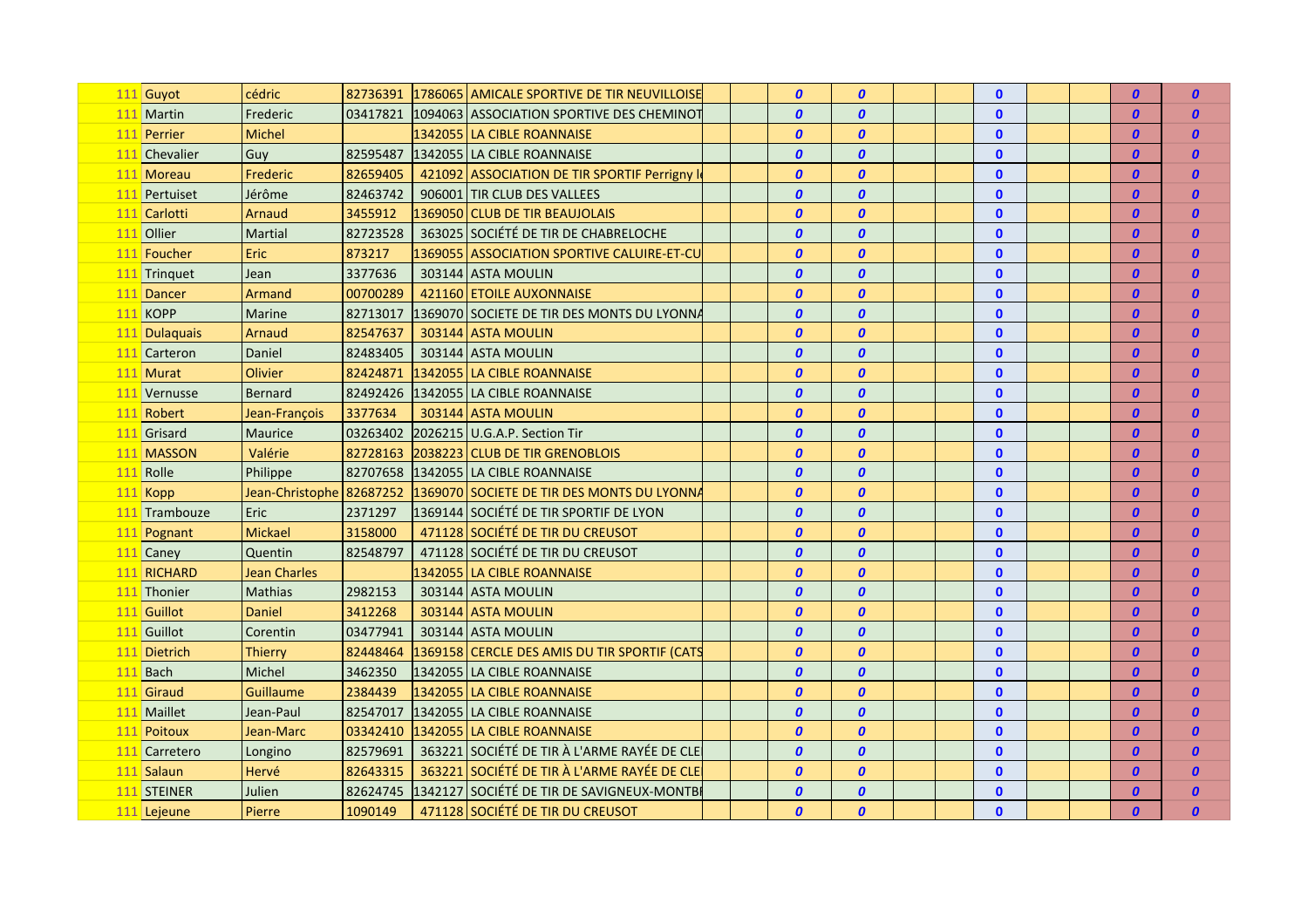|       | 111 Dutertre | Emilien | 2979698 | 1369135 SOCIETE TARARIENNE DE TIR |  | $\boldsymbol{0}$ | $\boldsymbol{0}$ |  | $\bullet$    |  | $\boldsymbol{0}$ | $\boldsymbol{0}$ |
|-------|--------------|---------|---------|-----------------------------------|--|------------------|------------------|--|--------------|--|------------------|------------------|
| 111   |              |         |         |                                   |  | $\boldsymbol{o}$ | $\boldsymbol{0}$ |  | $\bullet$    |  | $\boldsymbol{0}$ | $\boldsymbol{0}$ |
| $111$ |              |         |         |                                   |  | $\boldsymbol{0}$ | $\boldsymbol{0}$ |  | $\bullet$    |  | $\boldsymbol{0}$ | $\boldsymbol{0}$ |
| 111   |              |         |         |                                   |  | $\boldsymbol{o}$ | $\boldsymbol{0}$ |  | $\mathbf 0$  |  | $\boldsymbol{0}$ | $\boldsymbol{0}$ |
| $111$ |              |         |         |                                   |  | $\boldsymbol{0}$ | $\boldsymbol{0}$ |  | $\mathbf 0$  |  | $\boldsymbol{0}$ | $\boldsymbol{0}$ |
| 111   |              |         |         |                                   |  | $\boldsymbol{0}$ | $\boldsymbol{0}$ |  | $\mathbf 0$  |  | $\boldsymbol{0}$ | $\boldsymbol{0}$ |
| $111$ |              |         |         |                                   |  | $\boldsymbol{0}$ | $\boldsymbol{0}$ |  | $\mathbf 0$  |  | $\boldsymbol{0}$ | $\boldsymbol{0}$ |
| $111$ |              |         |         |                                   |  | $\boldsymbol{o}$ | $\boldsymbol{o}$ |  | $\mathbf 0$  |  | $\boldsymbol{0}$ | $\boldsymbol{0}$ |
| $111$ |              |         |         |                                   |  | $\boldsymbol{0}$ | $\boldsymbol{0}$ |  | $\bullet$    |  | $\boldsymbol{0}$ | $\boldsymbol{0}$ |
| 111   |              |         |         |                                   |  | $\boldsymbol{0}$ | $\boldsymbol{0}$ |  | $\bullet$    |  | $\boldsymbol{0}$ | $\boldsymbol{0}$ |
| $111$ |              |         |         |                                   |  | $\boldsymbol{0}$ | $\boldsymbol{0}$ |  | $\bullet$    |  | $\boldsymbol{0}$ | $\boldsymbol{0}$ |
| 111   |              |         |         |                                   |  | $\boldsymbol{0}$ | $\boldsymbol{0}$ |  | $\bullet$    |  | $\boldsymbol{0}$ | $\boldsymbol{0}$ |
| 111   |              |         |         |                                   |  | $\boldsymbol{0}$ | $\boldsymbol{o}$ |  | $\mathbf 0$  |  | $\boldsymbol{0}$ | $\boldsymbol{0}$ |
| 111   |              |         |         |                                   |  | $\boldsymbol{o}$ | $\boldsymbol{0}$ |  | $\mathbf 0$  |  | $\boldsymbol{0}$ | $\boldsymbol{0}$ |
| 111   |              |         |         |                                   |  | $\boldsymbol{0}$ | $\boldsymbol{0}$ |  | $\mathbf 0$  |  | $\boldsymbol{0}$ | $\boldsymbol{0}$ |
| 111   |              |         |         |                                   |  | $\boldsymbol{0}$ | $\boldsymbol{0}$ |  | $\mathbf 0$  |  | $\boldsymbol{0}$ | $\boldsymbol{0}$ |
| 111   |              |         |         |                                   |  | $\boldsymbol{o}$ | $\boldsymbol{0}$ |  | $\mathbf 0$  |  | $\boldsymbol{o}$ | $\pmb{o}$        |
| 111   |              |         |         |                                   |  | $\boldsymbol{0}$ | $\boldsymbol{0}$ |  | $\bullet$    |  | $\boldsymbol{0}$ | $\boldsymbol{0}$ |
| 111   |              |         |         |                                   |  | $\boldsymbol{0}$ | $\boldsymbol{0}$ |  | $\bullet$    |  | $\boldsymbol{o}$ | $\boldsymbol{0}$ |
| 111   |              |         |         |                                   |  | $\boldsymbol{o}$ | $\boldsymbol{0}$ |  | $\mathbf 0$  |  | $\boldsymbol{o}$ | $\pmb{o}$        |
| 111   |              |         |         |                                   |  | $\boldsymbol{0}$ | $\boldsymbol{0}$ |  | $\bullet$    |  | $\boldsymbol{o}$ | $\pmb{o}$        |
| 111   |              |         |         |                                   |  | $\boldsymbol{0}$ | $\boldsymbol{0}$ |  | $\mathbf 0$  |  | $\boldsymbol{0}$ | $\boldsymbol{o}$ |
| 111   |              |         |         |                                   |  | $\boldsymbol{0}$ | $\boldsymbol{0}$ |  | $\mathbf 0$  |  | $\boldsymbol{o}$ | $\pmb{o}$        |
| 111   |              |         |         |                                   |  | $\boldsymbol{0}$ | $\boldsymbol{o}$ |  | $\mathbf 0$  |  | $\boldsymbol{o}$ | $\boldsymbol{0}$ |
| $111$ |              |         |         |                                   |  | $\boldsymbol{0}$ | $\boldsymbol{0}$ |  | $\mathbf{0}$ |  | $\boldsymbol{0}$ | $\boldsymbol{0}$ |
| 111   |              |         |         |                                   |  | $\boldsymbol{0}$ | $\boldsymbol{o}$ |  | $\mathbf 0$  |  | $\boldsymbol{o}$ | $\pmb{o}$        |
| $111$ |              |         |         |                                   |  | $\boldsymbol{0}$ | $\boldsymbol{0}$ |  | $\bullet$    |  | $\boldsymbol{o}$ | $\boldsymbol{0}$ |
| 111   |              |         |         |                                   |  | $\boldsymbol{0}$ | $\boldsymbol{o}$ |  | $\bullet$    |  | $\boldsymbol{0}$ | $\boldsymbol{0}$ |
| $111$ |              |         |         |                                   |  | $\boldsymbol{0}$ | $\boldsymbol{0}$ |  | $\bullet$    |  | $\boldsymbol{o}$ | $\boldsymbol{0}$ |
| 111   |              |         |         |                                   |  | $\boldsymbol{0}$ | $\boldsymbol{o}$ |  | $\mathbf 0$  |  | $\boldsymbol{o}$ | $\pmb{o}$        |
| $111$ |              |         |         |                                   |  | $\boldsymbol{0}$ | $\boldsymbol{o}$ |  | $\bullet$    |  | $\boldsymbol{o}$ | $\boldsymbol{0}$ |
| 111   |              |         |         |                                   |  | $\boldsymbol{0}$ | $\boldsymbol{o}$ |  | $\mathbf 0$  |  | $\boldsymbol{o}$ | $\boldsymbol{0}$ |
| $111$ |              |         |         |                                   |  | $\boldsymbol{0}$ | $\boldsymbol{0}$ |  | $\mathbf 0$  |  | $\boldsymbol{0}$ | $\boldsymbol{0}$ |
| 111   |              |         |         |                                   |  | $\boldsymbol{o}$ | $\boldsymbol{o}$ |  | $\pmb{0}$    |  | $\boldsymbol{0}$ | $\boldsymbol{0}$ |
| $111$ |              |         |         |                                   |  | $\boldsymbol{0}$ | $\boldsymbol{0}$ |  | $\bullet$    |  | $\boldsymbol{0}$ | $\boldsymbol{0}$ |
| 111   |              |         |         |                                   |  | $\boldsymbol{o}$ | $\boldsymbol{o}$ |  | $\mathbf 0$  |  | $\boldsymbol{0}$ | $\boldsymbol{0}$ |
| 111   |              |         |         |                                   |  | $\boldsymbol{0}$ | $\boldsymbol{0}$ |  | $\bullet$    |  | $\boldsymbol{0}$ | $\boldsymbol{0}$ |